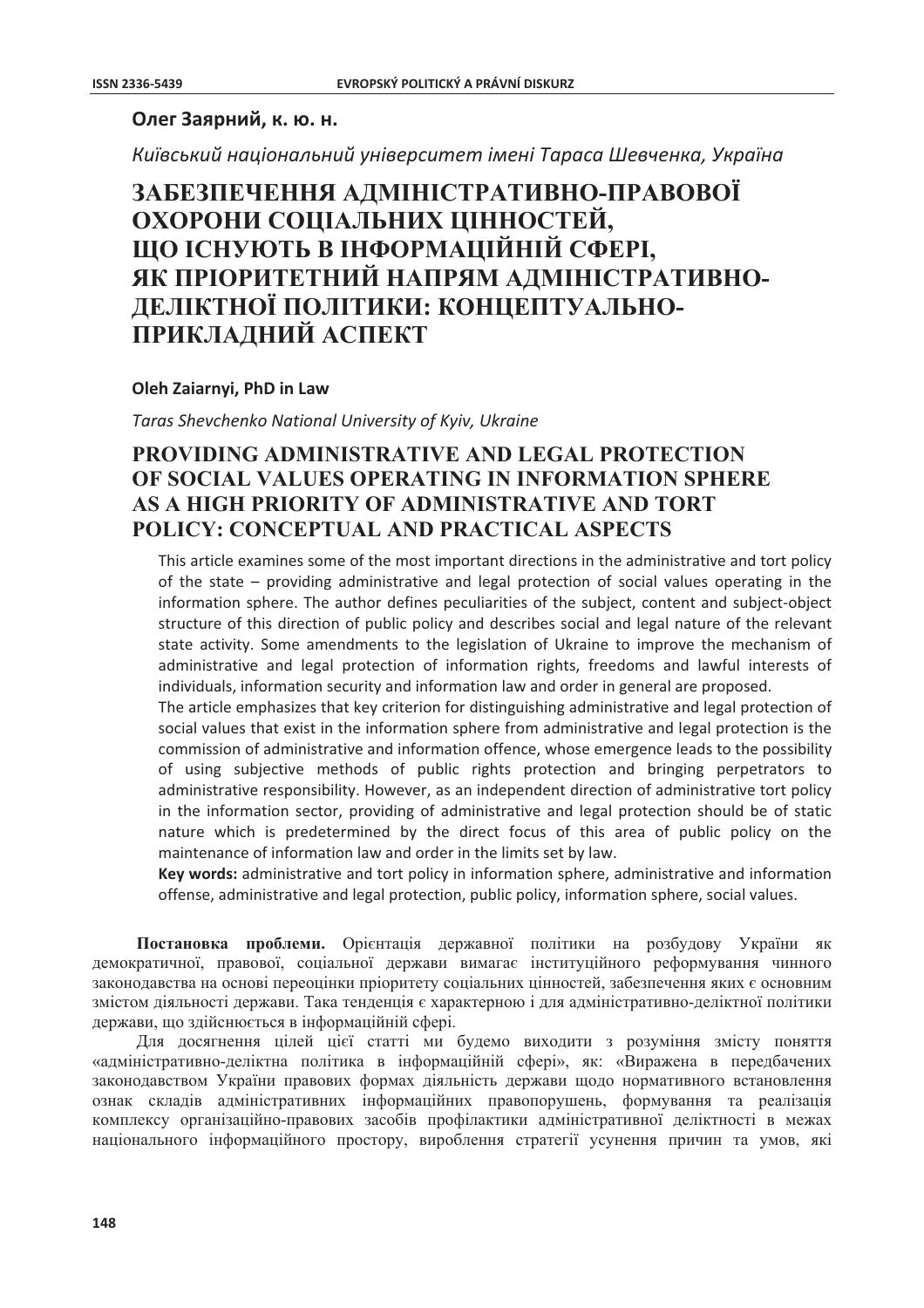сприяють її розвитку, забезпечення охорони інформаційних прав особи у вілносинах з публічною адміністрацією, недопущення поширення загроз для національної інформаційної безпеки»<sup>1</sup>.

Прийнятий 07.12.1984 року Кодекс України про адміністративні правопорушення, (далі -КУпАП), незважаючи на задекларованість у ст. 1 у якості пріоритетного завдання адміністративноделіктного законодавства забезпечення охорони соціальних цінностей, які існують у відносинах громадян, юридичних осіб з публічною адміністрацією<sup>2</sup>, водночас зробив акцент на карну, профілактичну діяльність держави. Це обумовило широку підтримку в юридичній літературі погляду, згідно з яким, формування та реалізація адміністративно-деліктної політики в інформаційній сфері переважно пов'язується з діяльністю по запобіганню вчинення адміністративних правопорушень<sup>3,4</sup>

Між тим, як слідує зі змісту положень, передбачених у ч. 3 ст. 3 Конституції України від 28.06.1996 року № 254к/96ВР, основним обов'язком держави є утвердження та забезпечення прав і свобод людини<sup>5</sup>, що обумовлює соціально-правову сутність змісту діяльності держави.

Постановка в нормах Конституції України основного акценту в діяльності держави на утвердження та забезпечення правомірного функціонування визнаних суспільством найважливіших соціальних цінностей тягне за собою зміну в пріоритетах напрямів адміністративно-деліктної політики. В умовах інтенсивного розвитку інформаційно-телекомунікаційних технологій, прискорення процесів інформатизації діяльності публічної адміністрації, в межах інформаційної сфери одним з найбільш пріоритетних напрямів стає адміністративно-правова охорона соціальних цінностей, які здатні задовольнити правомірні інтереси і потреби учасників інформаційних відносин.

Цілями цієї статті є дослідження концептуально-прикладних проблем забезпечення адміністративно-правової охорони соціальних цінностей, призначених для задоволення правомірних інтересів та потреб учасників інформаційних відносин, як одного з напрямів адміністративноделіктної політики держави, виявлення особливостей його здійснення в умовах перебігу євроінтеграційних процесів, формулювання окремих пропозицій з удосконалення адміністративноделіктного законодавства України, що діє в інформаційній сфері.

Аналіз останніх досліджень та публікацій. Порушена у цій роботі проблематика була предметом досліджень багатьох вчених та практиків: І. Л. Бачіло, О. О. Леонідової, В. А. Ліпкана, Ю. Є. Максименка, В. І. Олефіра, О. В. Полушкіна, І. М. Сопілко, О. В. Чуприни та інших. Разом з тим, в умовах поглиблення впливу процесів інформатизації на діяльність публічної адміністрації, з одночасним розвитком адміністративної інформаційної деліктності, з'являються все нові і нові проблеми, пов'язані з правовим забезпеченням адміністративної охорони соціальних цінностей, що існують в інформаційній сфері, які вимагають наукового дослідження та практичного вирішення.

Виклад основного матеріалу. Закладаючи правові основи адміністративно-деліктної політики держави, КУпАП<sup>6</sup> аналогічно до положень актів адміністративно-деліктного законодавства багатьох інших країн<sup>7</sup> розкриває цілі та завдання держави у відповідній сфері правового регулювання через категорію «завлання законолавства про алміністративні правопорушення».

<sup>&</sup>lt;sup>1</sup> Заярний, О. (2016). Поняття та предмет адміністративно-деліктноїполітики в інформаційнійсфері:

доктринальний і нормативнийаспекти. Национальный юридический журнал: Теория и практика, 2(18), 50. <sup>2</sup> Кодекс України про адміністративні правопорушення 1984. Відомості Верховної Ради УРСР. Додаток

до № 51(1123) (з наступними змінами та доповненнями).

<sup>&</sup>lt;sup>3</sup> Чуприна, О.В. (2013). Попередження адміністративних порушень права особи на інформацію. Юридичний вісник України, 1(26), 78.

Полушкин, А.В. (2009). Информационное правонарушение: понятие и вилы: автореф. лис. ... канд. юрид. наук: 12.00.14. Административное право и процесс. Финансовое право. Информационное право. Екатеринбург, 7.

<sup>&</sup>lt;sup>5</sup> Конституція України 1996 (Верховна Рада України). Відомості Верховної Ради України, 30 (141) (з наступними змінами та доповненнями).

Кодекс України про адміністративні правопорушення 1984. Відомості Верховної Ради УРСР. Додаток до № 51(1123) (з наступними змінами та доповненнями).

 $\frac{7}{7}$ Кодекс Латвийской Республики об административных нарушениях 1984. <www.stopkriminal.lv/sk/.../ 749BC5576D4D811DC22579AF005EA325?...>; Кодекс Республики Казахстан об административных правонарушениях 2014. Казахстанская правда; Кодекс Республики Беларусь об административных правонарушениях 2010. Национальный центр правовой информации Республики Беларусь. <www.wipo.int/wipolex/ru/text.jsp?file id=230041>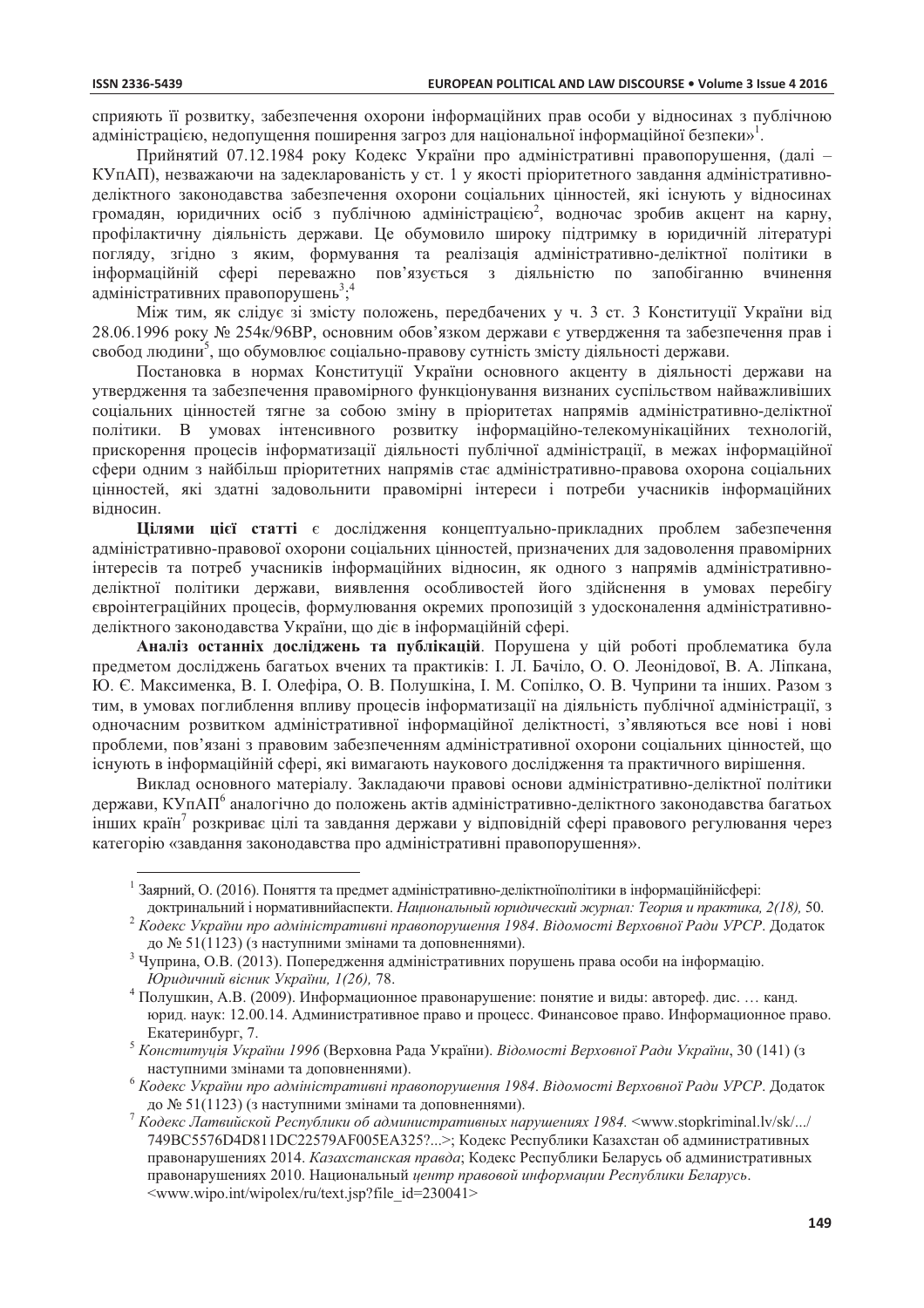Розвиваючи положення ст. ст. 3, 8, 21, 22, 32, 34 Конституції України<sup>1</sup>, КУпАП<sup>2</sup> через призму завдань законодавства України про адміністративні правопорушення визначив у якості одного з пріоритетних напрямів адміністративно-деліктної політики охорону прав і свобод та законних інтересів особи від протиправних посягань з суб'єктів владних повноважень, їх посадових, службових осіб, інших учасників публічно-правових відносин.

Результатом розвитку такої законодавчої лініє є включення нормами КУпАП до змісту поняття «адміністративно-правова охорона» діяльності щодо виявлення, фіксації, припинення та недопущення у майбутньому адміністративних правопорушень, усунення причин та умов, які сприяють їх вчиненню, відновлення порушених прав, законних інтересів потерпілих, а також застосування до суб'єктів адміністративних правопорушень передбачених законом заходів адміністративної відповідальності<sup>3</sup>.

Близькою до зазначеної думки є позиція О. О. Леонідової, яка визначає охорону права особи на інформацію як: «Систему заходів та засобів, що застосовуються уповноваженими на те органами і посадовими особами, спрямованих на запобігання, припинення правопорушень, які виникають у сфері телекомунікацій, та притягнення винних до адміністративної відповідальності»<sup>4</sup>.

Такі наукові погляди ґрунтуються на основі системного тлумачення норм, включених до КУпАП, за буквальним змістом яких усі наведені вище види державно-владної діяльності підпадають під зміст поняття «адміністративно-правова охорона».

Законодавство України для позначення напрямів адміністративно-деліктної політики поряд з поняттям «адміністративно-правова охорона» застосовує поняття «запобігання адміністративних правопорушень» та «захист прав, законних інтересів фізичних осіб, прав, інтересів юридичних осіб від протиправних посягань з боку суб'єктів владних повноважень, їх посадових, службових осіб, інших суб'єктів наділених владними управлінськими функціями в тому числі на виконання лелегованих повноважень».

Виокремивши за межі адміністративно-правової охорони діяльність по запобіганню адміністративних правопорушень, захисту суб'єктивних прав та законних інтересів фізичних і юридичних осіб, законодавець фактично пов'язав реалізацію першого з названих напрямів адміністративно-деліктної політики з забезпеченням встановленого законом правового режиму соціальних цінностей, які перебувають під правовою охороною держави від можливих посягань з боку суб'єктів владних повноважень, їх посадових, службових осіб, інших учасників публічноправових відносин.

Разом з тим, неоднозначний законодавчий підхід до розуміння змісту поняття «адміністративно-правова охорона» в контексті напрямів адміністративно-деліктної політики став приводом для розвитку наукової дискусії щодо визначення його змісту, а також вирішення проблеми про співвідношення з поняттям «адміністративно-правового захисту».

Існуючі у доктрині адміністративного права погляди щодо порушеної проблематики в юридичній літературі прийнято умовно об'єднувати у два основні концептуальні підходи - широкий та вузький<sup>5</sup>.

Алміністративно-правова охорона у вузькому розумінні являє собою статичний позитивний механізму адміністративно-правового регулювання, спрямований на попередження стан правопорушень, усунення порушень, що допускаються публічною адміністрацією з метою забезпечення прав, свобод та правомірних публічних інтересів фізичних і юридичних осіб, належного функціонування громадянського суспільства і держави.

У широкому розумінні, адміністративно-правова охорона утворюється з елементів

<sup>&</sup>lt;sup>1</sup> Конституція України 1996 (Верховна Рада України). Відомості Верховної Ради України, 30 (141) (з наступними змінами та доповненнями).

<sup>&</sup>lt;sup>2</sup> Кодекс України про адміністративні правопорушення 1984. Відомості Верховної Ради УРСР. Додаток до № 51(1123) (з наступними змінами та доповненнями).

Ещук, О. (2013). Административно-правовая охрана и административно-правовая защита: общее и частное. Закон и жизнь, 10/3, 51-52.

<sup>4</sup> Леонідова, О.О. (2010). Адміністративна відповідальність за проступки в сфері телекомунікацій: дис. ... канд. юрид. наук. 12.00.07. Аміністративне право і процес. Фінансове право. Інформаційне право. Харків.

<sup>&</sup>lt;sup>5</sup> Кожура, Л.О. (2015). Адміністративно-правоваохорона та захист: поняття та співвідношення. Науковий вісник Ужгородського національного університету / Серія ПРАВО, випуск 35. частина І. том 2, 119.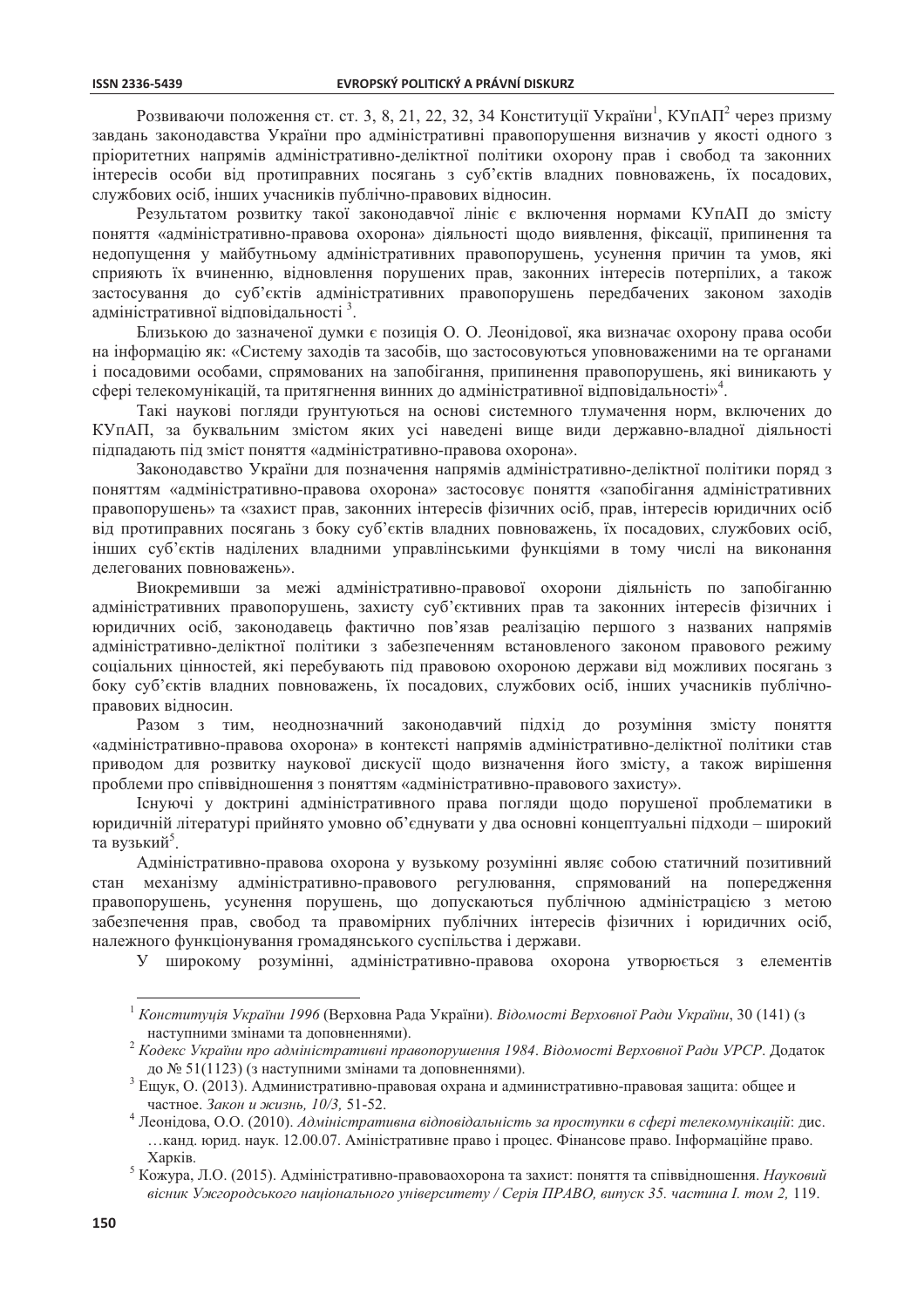адміністративно-правового захисту та охорони у вузькому розумінні. Визначаючи зміст поняття «адміністративно-правова охорона» у широкому розумінні, вчені-адміністративісти до його змісту включають також діяльність з відновлення порушених прав, свобод та законних інтересів фізичних і юридичних осіб, що здійснюються засобами адміністративного права з можливістю застосування заходів адміністративного примусу<sup>1</sup>.

Поряд з наведеними концептуальними підходами, в юридичній літературі існує погляд, згідно з яким поняття «адміністративно-правова охорона» та «адміністративно-правовий захист» охоплюють своїм змістом два послідовних, взаємопов'язаних юридичних механізмів, які об'єднуються спільним призначенням - необхідністю забезпечення публічного правопорядку, недопущення вчинення правопорушень та відновлення порушених прав, свобод чи законних інтересів учасників публічно-правових відносин.

Як зазначає Л. О. Кожура, охорона прав включає групу заходів, які здійснюються до моменту порушення прав, законних інтересів особи. Це заходи і щодо запобігання порушення, і з недопущення та усунення причин та умов, які сприяють їх вчиненню. В свою чергу, на думку Л. О. Кожури, захист включає безпосередньо заходи, які вживають уповноважені суб'єкти публічної адміністрації, після встановлення факту порушення прав та законних інтересів особи<sup>2</sup>.

Узагальнення концептуальних підходів розуміння сутності адміністративно-правової охорони через призму норм ст. 1 КУпАП<sup>3</sup> та ч. 1 ст. 2 Кодексу адміністративного судочинства України, (далі – КАС України)<sup>4</sup>дає нам підстави розглядати позначувальний цим поняттям напрям адміністративно-деліктної політики, як систему організаційно-правових та соціально-економічних заходів, що формуються й реалізуються спеціально-уповноваженими суб'єктами публічної адміністрації чи окремими громадськими об'єднаннями, метою застосування яких є підтримання існування соціально важливих цінностей в межах встановлених їх правовими режимами, а також недопущення виникнення правових конфліктів за участю суб'єктів публічної адміністрації, шляхом забезпечення дотримання кожним суб'єктом правовідносин встановлених обмежень, дозволів чи заборон, чинних у національному правовому просторі.

В такому контексті Адміністративно-правовий захист може розглядатися, як передбачена актами законодавства України діяльність уповноважених суб'єктів владних повноважень, окремих громадських об'єднань та професійних суб'єктів надання юридичної допомоги, яка полягає у застосуванні передбачених законом способів захисту прав та законних інтересів фізичних і юридичних осіб і має на меті припинення протиправних рішень, дій чи бездіяльності суб'єктів владних повноважень, інших осіб, на яких законом покладено здійснення владних, управлінських функцій, в тому числі делегованих повноважень, відновлення встановленого законом правового режиму охоронюваних соціальних цінностей.

Запропоноване авторське розуміння змісту понять «адміністративно-правова охорона» та «адміністративно-правовий захист» вказує на те, що першим з них позначається переважно статична діяльність держави, яка набуває динамічних властивостей разом з вчиненням адміністративного правопорушення, інших протиправних дій, які є підставою для застосування заходів алміністративного примусу. В свою чергу, ліяльність держави в особі уповноважених органів, яка охоплюється поняттям «адміністративно-правовий захист» завжди має динамічний характер та відображає індивідуальну спрямованість правових інструментів захисту суб'єктивних прав та законних інтересів особи, встановлених правових режимів охоронюваних державою соціальних цінностей.

Статична сутність механізму адміністративно-правової охорони поряд з динамічною адміністративно-правового захисту, як виду офіційної діяльності держави дає нам підстави розділити думку Р. О. Куйбіди та О. М. Пасенюка, відповідно до якої: «У переважній більшості

<sup>&</sup>lt;sup>1</sup> Галунько, В.В. (2011). Административное право Украины: учебное пособие в 4-х томах. Херсон: ХМТ. Том 1: Обшее административное право, 242-247.

<sup>&</sup>lt;sup>2</sup> Науковий вісник Ужгородського національного університету / Серія ПРАВО, випуск 35. частина I. том 2, 119-120.

<sup>&</sup>lt;sup>3</sup> Кодекс України про адміністративні правопорушення 1984. Відомості Верховної Ради УРСР. Додаток до № 51(1123) (з наступними змінами та доповненнями).

 $^4$  Кодекс адміністративного судочинства України 2005 (Верховна Рада України). Відомості Верховної Ради України, 35-36-37, 446.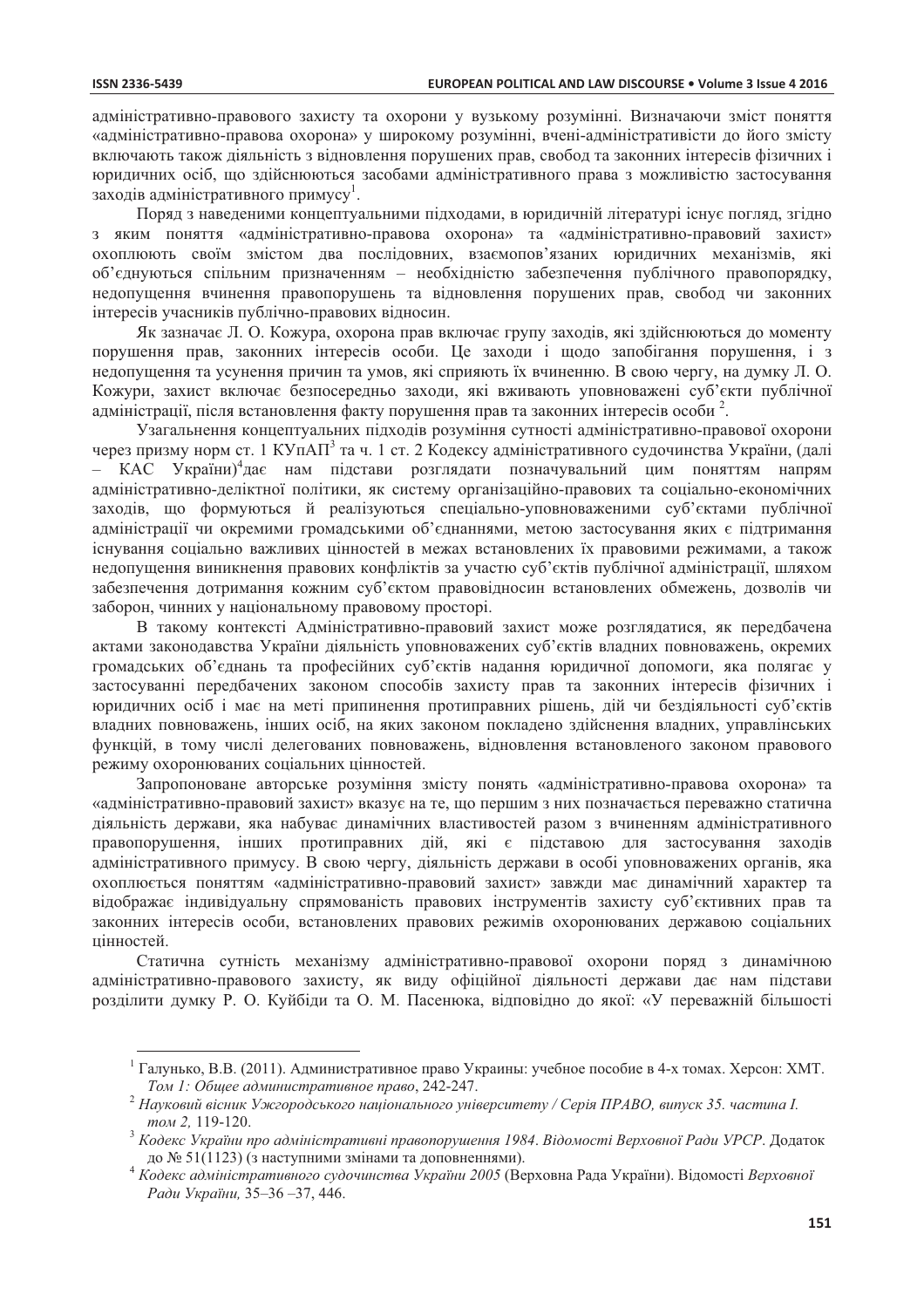випадків захист прав, свобод та інтересів осіб є наступним, тобто передбачає наявність встановленого судом факту їх порушення»<sup>1</sup>.

Визнання за встановленим судом фактом порушення прав та законних інтересів особи значення розмежувальної лінії між адміністративно-правовою охороною та захистом одержало підтримку серед вчених-правознавців.

Так, на думку, М. I. Матузова, у юридичному значенні поняття «охорона» та «захист» - це не одне і те саме оскільки охороняються соціальні цінності постійно, а захищаються лише у випадку порушення<sup>2</sup>.

Таку ж позицію розділяє Є.О. Гідана думку якого, саме факт порушення прав та законних інтересів є змістоутворюючою підставою для розмежування понять «охорона» та «захист», а відповідно, правових механізмів, що ними позначаються<sup>3</sup>.

Розвиток наведених поглядів в аспекті дослідження напрямів адміністративно-деліктної політики в інформаційній сфері показує, що юридичною межею для поділу і, водночас, цементуючою ланкою механізму адміністративно-деліктного регулювання інформаційних відносин виступає юридичний факт вчинення адміністративного інформаційного правопорушення, в діаметрі якого повинні розвиватися адміністративно-правова охорона та адміністративно-правовий захист соціальних цінностей, існуючих в інформаційному суспільстві. Однак, побудова такого механізму з урахуванням вказаного критерію потребує внесення до чинного в Україні адміністративноделіктного законодавства окремих змін та доповнень, які відображають сучасні досягнення правової доктрини у сфері адміністративно-деліктного регулювання різних видів суспільних відносин.

Зокрема, з метою проведення юридичного розмежування діяльності адміністративно-правової охорони та адміністративно-правового захисту існуючих в інформаційній сфері соціальних цінностей від протиправних посягань з боку суб'єктів владних повноважень, їх посадових, службових осіб, інших учасників інформаційних відносин, положення ст. 1 КУпАП після слів «Завданням Кодексу України про адміністративні правопорушення є охорона» доповнити словами: «Та захист».

Поєднання в структурі механізму адміністративно-деліктного регулювання матеріальноправових та процесуально-правових норм свідчить про невичерпність проблеми законодавчого врегулювання розмежування адміністративно-правової охорони та адміністративно-правового захисту, як самостійних напрямів адміністративно-деліктної політики в інформаційній сфері лише окремими змінами до КУпАП.

На наш погляд, з метою спрощення процедур застосування заходів адміністративного примусу та способів захисту суб'єктивних прав у справах адміністративної юрисдикції, підвищення профілактичних властивостей заходів адміністративної відповідальності, які застосовуються за адміністративні правопорушення, КАС України та КУпАП слід доповнити правовими нормами такого змісту:

Статтю 4 КАС України доповнити частиною третьою, виклавши її у такій редакції: «3. У випадку, якщо відповідно до цього Кодексу справа про визнання протиправним рішення, дій чи безліяльності суб'єкта влалних повноважень, його посалової та службової особи, інших осіб, які здійснюють владні управлінські функції, в тому числі на виконання делегованих повноважень за правилами встановленої підвідомчості та підсудності віднесена до категорій справ, підвідомчим судам України, до повноважень цих судів належить вирішення питання про застосування до винної особи (осіб) передбачених законом покарань за вчинене адміністративне правопорушення». При цьому, у частині третій статті 17 КАС України пункт третій слід виключити у зв'язку із запропонованими до ст. 4 КАС України змінами.

Такі зміни до КАС України обумовлюють необхідність виключення з положень КУпАП правових норм, які вілносять ло пілвіломчості органів виконавчої влали або органів місцевого самоврядування справи про накладення адміністративних стягнень за рішення, дії чи бездіяльність, протиправність яких встановлюється в судовому порядку.

<sup>&</sup>lt;sup>1</sup> Пасенюк, О.М. (кер. авт. кол.) (2009). Кодекс адміністративного судочинства України: науковопрактичний коментар. Київ: Юрінком Інтер, 4.

Матузов, Н.И. (1986). Правовая система и личность. Саратов: Издательство Саратовского университета, 44.

<sup>&</sup>lt;sup>3</sup> Гіда, Є.О. (2005). Права людини (охорона і захист). Міжнародна поліцейська енциклопедія: у 10 т. -Київ: Ін Юре, Т. 2. Права людини у контексті поліцейської діяльності, 759.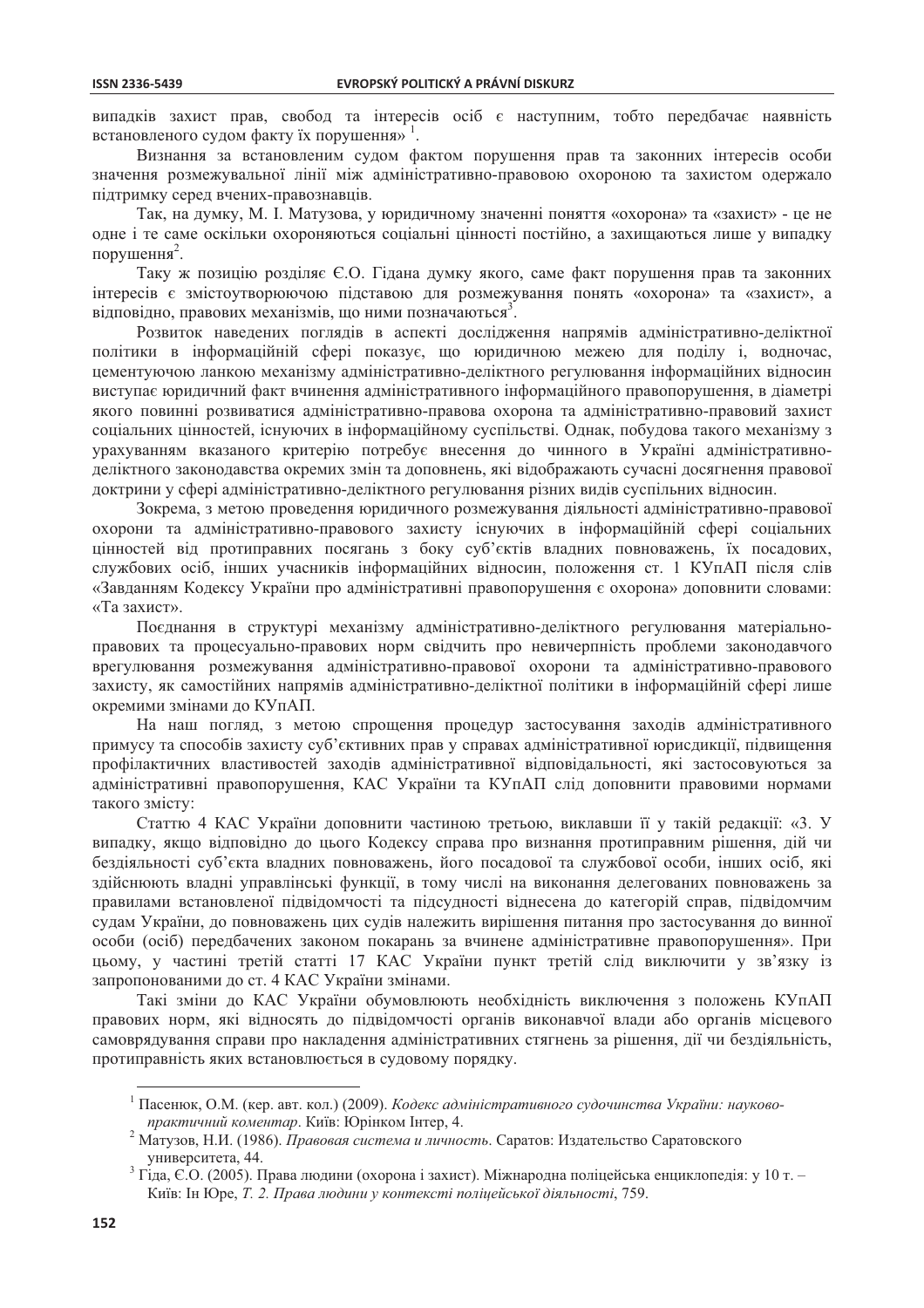Таким чином, забезпечення алміністративно-правової охорони та алміністративно-правового захисту існуючих в інформаційній сфері соціально важливих цінностей, як напрями адміністративно-деліктної політики держави мають постійний характер, зміст та спрямованість яких визначається цілями, завданнями діяльності держави на конкретному етапі механізму адміністративно-деліктного регулювання інформаційних відносин.

Юрилична обумовленість змісту ліяльності держави характером прав і свобод людини. гарантіями їх правового забезпечення має визначальне значення при формуванні і реалізації адміністративно-правової охорони як напряму адміністративно-деліктної політики в межах інформаційної сфери.

Конституційне визнання за кожною людиною і громадянином права на інформацію в широкому розумінні цього поняття потягло за собою виникнення для держави зобов'язань щодо створення рівних умов доступу, збирання, зберігання, обробки та захисту інформації, здійснення комплексу правових та організаційних заходів для недопущення, обмеження чи оспорювання вілповілних прав з боку суб'єктів влалних повноважень, їх посалових та службових осіб, інших суб'єктів публічно-правових відносин. За своєю природою такі зобов'язання походять з міжнародних угод, ратифікованих Україною та спрямовані на створення рівних умов доступу, використання чи поширення інформації, формування єдиних правил провадження інформаційної діяльності, утворення універсальної системи правових обмежень й заборон у сфері реалізації інформаційних прав особи.

Визнаючи за кожною людиною право на свободу переконань та їх вільне вираження, Міжнародний пакт про громадянські і політичні права у ч. 3 ст. 19<sup>1</sup> та Європейська Конвенція про захист прав людини і основоположних свобод<sup>2</sup> поряд з цим безпосередньо закріпили правило, згідно з яким, користування цими правами накладає на держави-учасниці особливі обов'язки та вілповілальність. Зазначені міжнародно-правові акти пов'язують правові обов'язки та відповідальність про які йдеться в їхніх положеннях з встановленням на рівні національних законів обмежень права особи на свободу переконання, на вільне їх вираження на інформацію, запровадження системи покарань за порушення цих прав.

Згідно з положеннями ч. 2 ст. 10 Європейської Конвенції про захист прав людини та основоположних свобод, здійснення права людини на свободу переконання та вільне його вираження, оскільки воно пов'язане з обов'язками і відповідальністю, може забезпечуватися такими обмеженнями, юридичними санкціями чи спеціальними умовами, які встановлюються законом і є необхідними в демократичному суспільстві в інтересах національної безпеки, територіальної цілісності або громадської безпеки, для запобігання заворушенням чи злочинам, для охорони здоров'я чи моралі, для захисту репутації чи прав інших осіб, для запобігання розголошенню конфіденційної інформації або для підтримання авторитету і безсторонності суду<sup>3</sup>.

Аналогічна нормативна лінія правового обґрунтування необхідності забезпечення охорони права особи на свободу переконань та вільне їх вираження відображена в положеннях ч. 3 ст. 19 Міжнародного пакту про громадянські і політичні права<sup>4</sup>. Однак, в нормах вказаного міжнародноправового акту було закладено дешо інший пілхіл до визначення правових обмежень свободи переконання, законодавча необхідність встановлення яких, зокрема обґрунтовується: для поважання

Международный пакт о гражданских и политических правах (принят 16 декабря 1966 года, вступил в силу 23 марта 1976 года) 999. Сборник договоров ООН (МПГПП). <http://www.un.org/ru/documents/ decl conv/conventions/pactpol.shtml>.

гистенція про захист прав людини і основних свобод (схвалена 04 листопада 1950, вступила в силу 1953 року). Офіційний веб-сайт Верховної Ради України. <http://zakon0.rada.gov.ua/laws/show/ 995 004>.

Конвенијя про захист прав людини і основних свобод (схвалена 04 листопада 1950, вступила в силу 1953 року). Офіційний веб-сайт Верховної Ради України. <http://zakon0.rada.gov.ua/laws/show  $/995$  004>.

Международный пакт о гражданских и политических правах (принят 16 декабря 1966 года, вступил в силу 23 марта 1976 года) 999. Сборник договоров ООН (МПГПП). <http://www.un.org/ru/ documents/decl conv/conventions/pactpol.shtml>.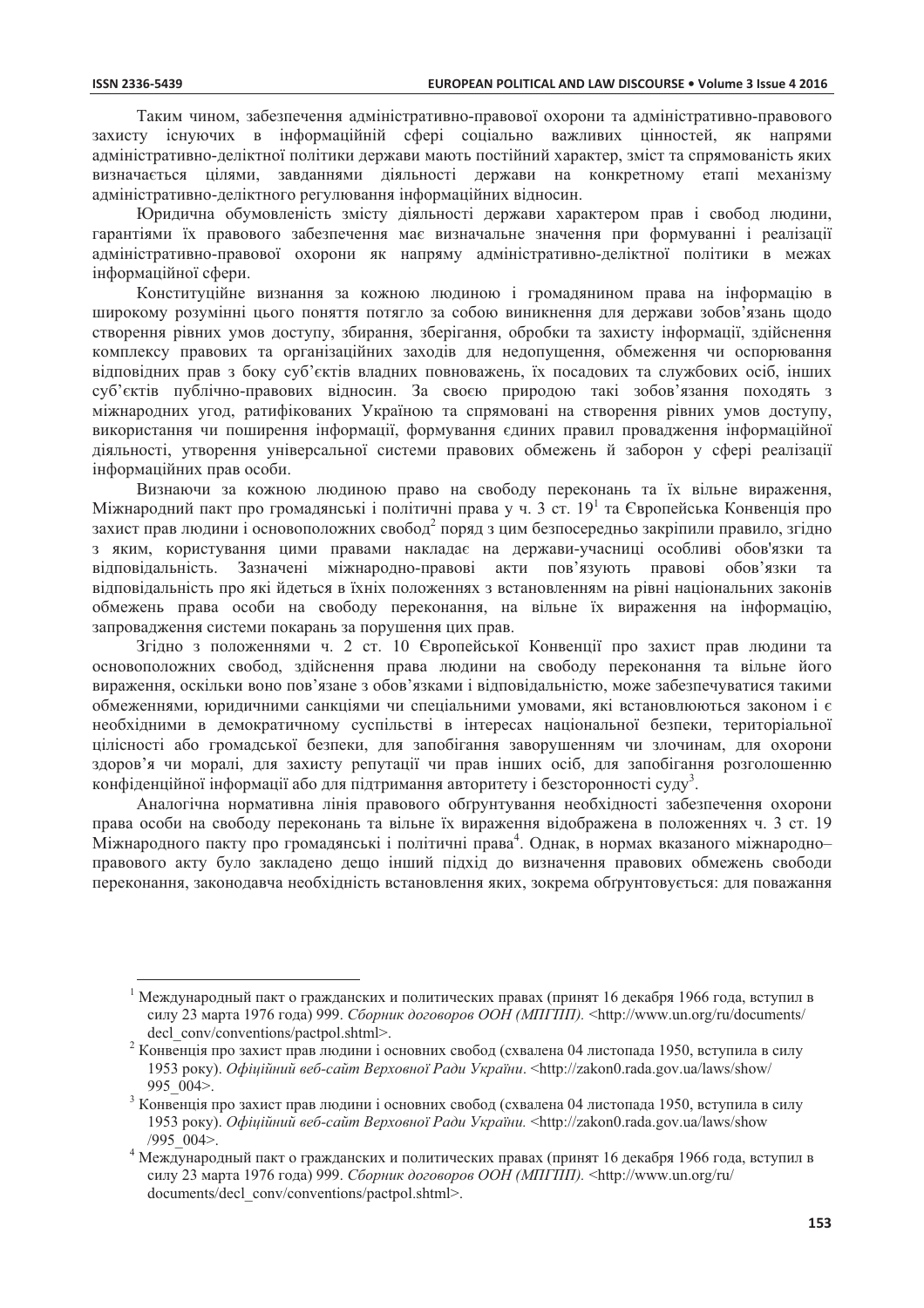прав і репутації інших осіб, охорони державної безпеки, громадського порядку, здоров'я чи моральності населення<sup>1</sup>.

Системне тлумачення змісту наведених норм дає підстави вважати, що передбачені в положеннях міжнародно-правових актів обмеження права особи на вільне вираження своїх переконань та пов'язані з реалізацією цих обмежень обов'язки держави по встановленню юридичних санкцій, спеціальних дозволів чи процедур спрямовані на забезпечення в межах національного правового простору кожної держави охорони найважливіших соціальних цінностей, забезпечення життєво важливих інтересів та потреб суспільства.

Розвиток положень міжнародно-правових актів в аспекті виконання Україною міжнародних зобов'язань обумовлених конституційним проголошенням права кожного на інформацію, на вільне вираження своїх поглядів і переконань, на невтручання в особисте сімейне життя, дозволяє виділити наступні складові забезпечення адміністративно-правової охорони, як напряму адміністративноделіктної політики в інформаційній сфері:

1. Законодавче визначення видів соціальних цінностей, що підлягають адміністративноправовій охороні з боку держави, встановлення системи правових засобів і процедур здійснення такої охорони.

2. Організація та проведення комплексу заходів, спрямованих на забезпечення встановленого актами законодавства України правового режиму охоронюваних соціальних цінностей в межах інформаційної сфери, усунення причин і умов, які сприяють вчиненню адміністративних інформаційних правопорушень.

3. Законодавче закріплення виключного кола суб'єктів владних повноважень та громадських об'єднань, до компетенції яких належить здійснення заходів забезпечення адміністративно-правової охорони соціально важливих цінностей в інформаційній сфері, проведення координації взаємодії між цими суб'єктами.

4. законодавче закріплення виключних підстав обмеження інформаційної діяльності та забезпечення узгодження з ними передбачених нормами адміністративно-деліктного законодавства правових заборон, а також складів адміністративних правопорушень, які мають місце в інформаційній сфері.

5. Законодавче формулювання та приведення у відповідність до потреб розвитку інформаційного суспільства, сучасного стану забезпечення інформаційної безпеки. адміністративних процедур і процесуальних стадій розгляду справ про адміністративні інформаційні правопорушення, удосконалення на цій основі системи адміністративних покарань за такі лелікти.

Кожна з наведених складових забезпечення адміністративно-правової охорони, як напряму адміністративно-деліктної політики в інформаційній сфері розкриває окремі аспекти загальної стратегії діяльності держави по забезпеченню встановлених в нормах законодавства України параметрів існування охоронюваних соціальних цінностей, створення належних правових та організаційних умов для реалізації інформаційних прав і законних інтересів особи у відносинах з публічною алміністрацією.

Не зважаючи на переважно статичний характер охоронної функції держави, пов'язаний з її реалізацією напрям адміністративно-деліктної політики набуває динамічного змісту завдяки своїй зв'язаності з конституційно встановленими цілями та завданнями діяльності держави. Адже, здійснюючи функції з адміністративно-правової охорони соціальних цінностей, існуючих в інформаційній сфері, держава в особі уповноважених суб'єктів публічної адміністрації забезпечує виокремлення саме тих цінностей, надання доступу до яких громадянам та юридичним особам забезпечує задоволення їхніх правомірних інтересів і потреб, сприяє побудові інформаційного суспільства на засадах верховенства права, соціальної справедливості, пріоритету прав і свобод людини і громадянина тощо. На цій основі перед державою виникає стратегічне завдання, від рівня ефективності вирішення якої безпосередньо залежить стан забезпечення інформаційного правопорядку та інформаційної безпеки держави, ступень подолання цифрового розриву між рівнем світового розвитку інформаційно-телекомунікаційних технологій та інформаційного забезпечення діяльності публічної адміністрації в Україні. Сутність такого завдання полягає у законодавчому

<sup>&</sup>lt;sup>1</sup> Конвенція про захист прав людини і основних свобод (схвалена 04 листопада 1950, вступила в силу 1953 року). Офіційний веб-сайт Верховної Ради України. <http://zakon0.rada.gov.ua/laws/show /995 004>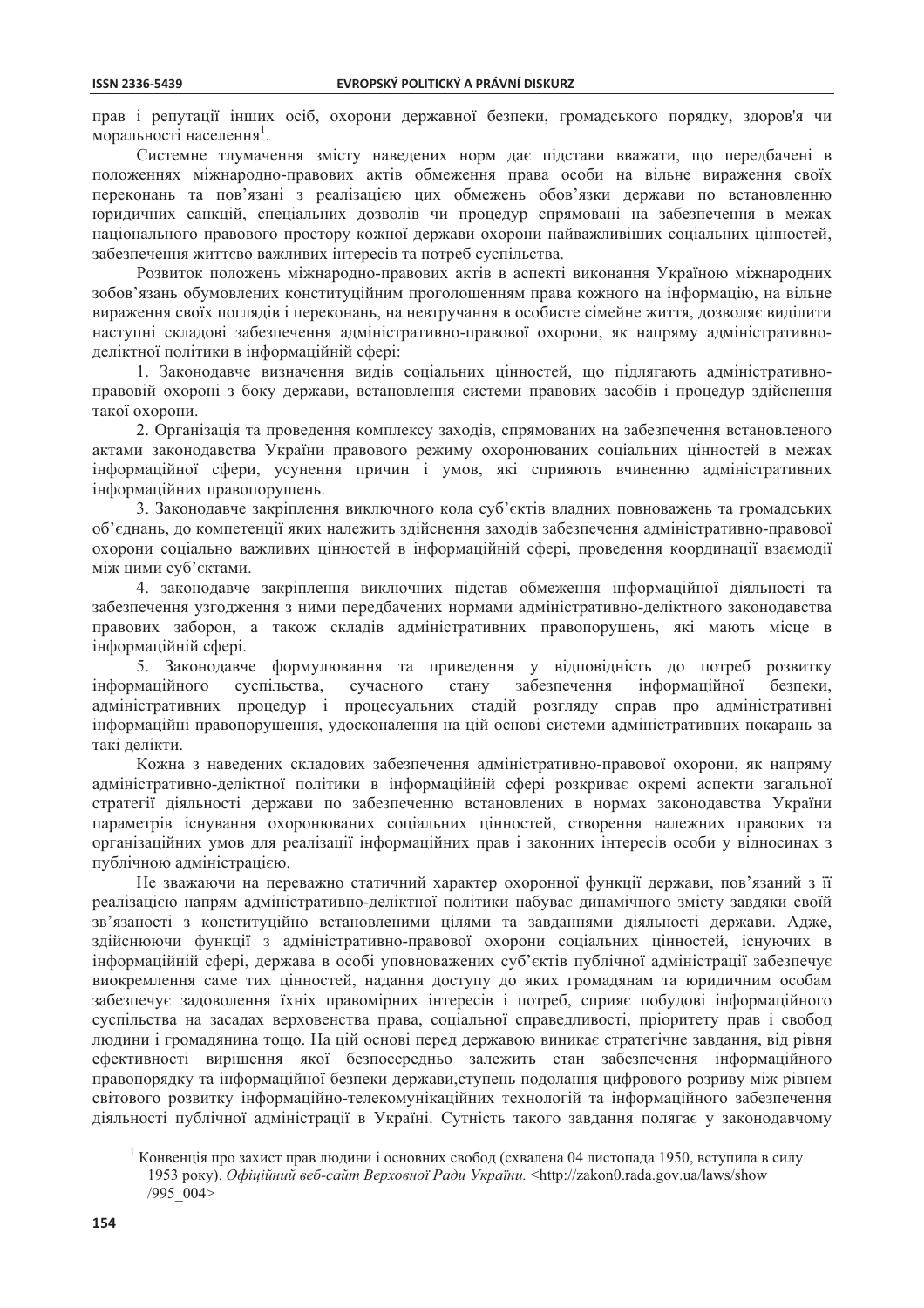закріпленні та забезпеченні практичної реалізації системи правових засобів спрямованих на створення необхідних умов з дотримання всіма учасниками інформаційних відносин суб'єктивних прав та законних інтересів осіб, що ними наділяються, запровадження у національний правовий простір правових дозволів, обмежень чи заборон, покликаних забезпечити здійснення інформаційної діяльності, обіг інформації різних видів відповідно до правомірних потреб та інтересів суспільства.

У процесі реалізації вказаних завдань адміністративно-деліктної політики перед державою виникає обов'язок по встановленню нормативних вимог до конкретних видів інформаційної ліяльності, забезпечення обігу тієї чи іншої інформації спеціальними правовими режимами, а також нормативне закріплення ознак протиправних діянь, які визнаються алміністративними інформаційними правопорушеннями, встановлення системи покарань за їх вчинення.

Висновки. Проведене дослідження дає підстави констатувати, що як один з напрямів адміністративно-деліктної політики, що здійснюється в інформаційній сфері забезпечення адміністративно-правової охорони являє собою офіційну стратегію діяльності держави, спрямовану на забезпечення нормального, правомірного функціонування охоронюваних законом соціальних цінностей, шляхом введення в національний правовий простір правових обмежень, дозволів чи заборон, спрямованих на усунення причин та умов, що сприяють виникненню інформаційноправових конфліктів, а також застосування заходів адміністративного примусу, з метою запобігання протиправних діянь в інформаційній сфері, покарання осіб, які їх вчинили.

В умовах конституційного визнання за правами і свободами людини ключового значення для формування змісту діяльності держави, забезпечення адміністративно-правової охорони соціальних цінностей існуючих в інформаційній сфері поступово набуває значення пріоритетного напряму адміністративно-деліктної політики, що здійснюється у національному правовому просторі України. Така тенденція є прямим наслідком виконання Україною міжнародних зобов'язань, щодо забезпечення правової охорони та захисту інформаційних прав, свобод та законних інтересів особи, необхідності створення рівних умов для провадження інформаційної діяльності на території України.

Разом з тим, як показує практика сучасного державотворення, для забезпечення повсюдної адміністративно-правової охорони соціальних цінностей, що існують в інформаційній сфері недостатньо самого факту зміни у пріоритетах цілей та завдань діяльності держави. Для цього вкрай необхідним є формування та реалізація державою послідовної, науково-обгрунтованої стратегії забезпечення адміністративно-правової охорони та захисту соціальних цінностей існуючих в інформаційній сфері, запобігання вчинення адміністративних інформаційних правопорушень. Своє юридичне закріплення, на наш погляд, вказана стратегія повинна знайти в Концепції адміністративно-деліктної політики, розробка та прийняття якої є одним з ключових завдань держави в умовах реформування адміністративно-деліктного законодавства, проведення реформи публічної служби, побудови в Україні інформаційного суспільства.

#### **References:**

 $1.$ Galun'ko, V.V. (2011). Administrativnoe pravo Ukrainy: uchebnoe posobie v 4-h tomah [Administrative law of Ukraine: a tutorial in 4 volumes]. Herson: HMT. Tom 1: Obshhee administrativnoe pravo [Volume 1: General administrative law] [in Russian].

Hida, Ye.O. (2005). Prava liudyny (okhorona i zakhyst). Mizhnarodna politsejs'ka entsyklopedija: u 10 t. [Human 2. rights (security and protection). International Police Encyclopedia: in 10 volumes.] Kyiv: In Yure, Vol. 2. Praya liudyny u konteksti politsejs'koi diial'nosti [T. 2. Human rights in the context of policing] [in Ukrainian].

Eshhuk, O. (2013). Administrativno-pravovaja ohrana i administrativno-pravovaja zashhita: obshhee i chastnoe  $\overline{3}$ . [Administrative-law security and administrative-law protection: general and particular]. Zakon i zhizn' [Law and Life]. 10/3, 51-52 [in Russian].

Zaiarnyj, O. (2016). Poniattia ta predmet administratyvno-deliktnoi polityky v informatsijnij sferi: doktrynal'nyj i  $\overline{4}$ normatyvnyj aspekty [The concept and the subject of administrative tort policy in the information sphere, doctrinal and normative aspects]. Natsyonal'nyj iurydycheskyj zhurnal: Teoryia y praktyka [National law magazine: Theory and *Practice]*, 2(18), 50 [in Ukrainan].

5. Kodeks administratyvnoho sudochynstva Ukrainy 2005 [Code of Administrative Procedure of Ukraine 2005] (Verkhovna Rada Ukrainy). Vidomosti Verkhovnoi Rady Ukrainy [Bulletin of Verkhovna Rada of Ukraine], 35–36 -37, 446 [in Ukrainian].

6. Kodeks Latviiskoj Respubliki ob administrativnyh narushenijah 1984 [Latvian Code of Administrative Violations 1984]. <www.stopkriminal.lv/sk/.../749BC5576D4D811DC22579AF005EA325?...> [in Russian].